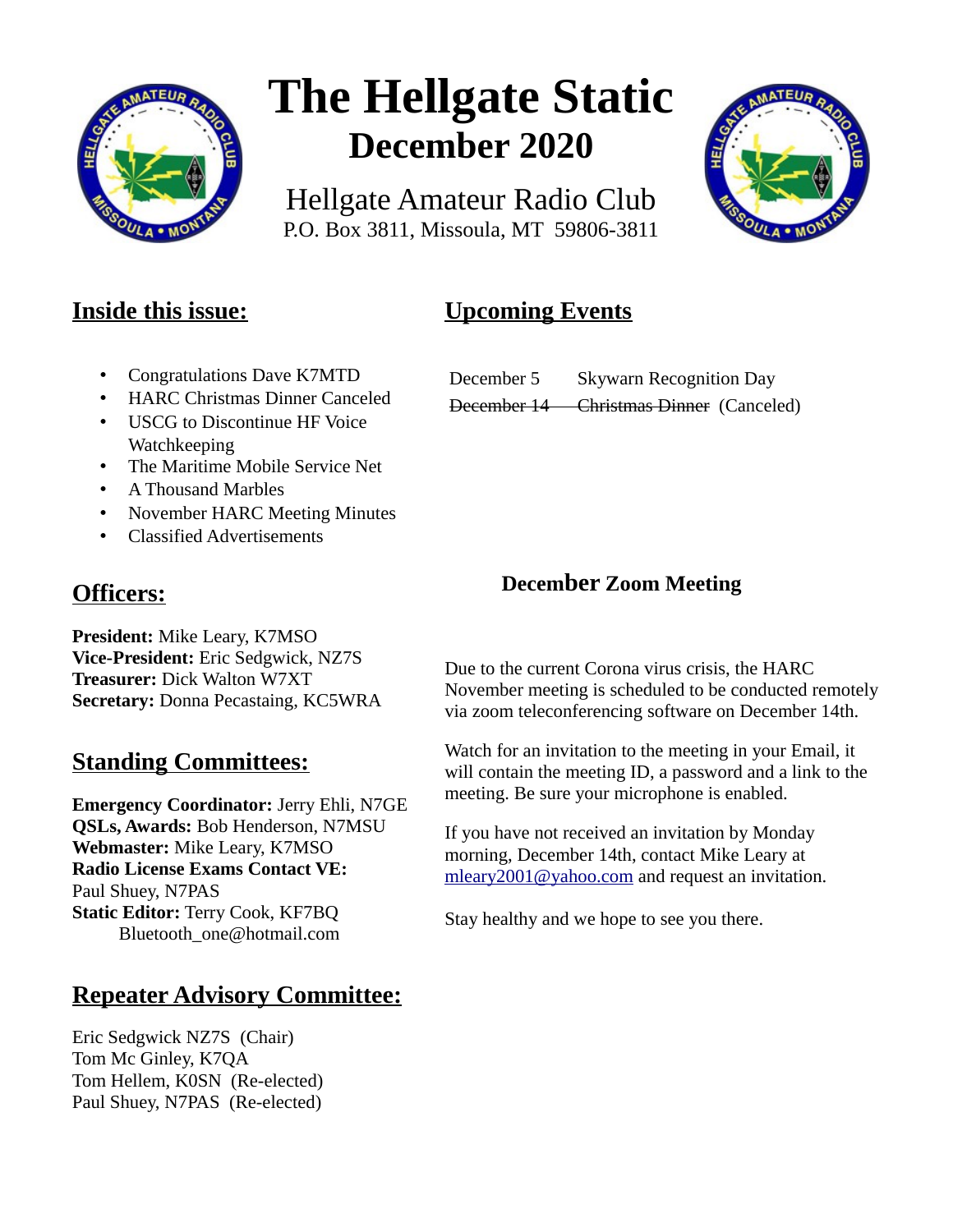### **Congratulations David K7MTD**

HARC's HF Committee congratulates Dave Herzberg, K7MTD, for having achieved his 10 WPM certificate from the ARRL. Dave is a graduate of this year's HARC CW course. He has been active on the CW bands for the past several months. We expect that it won't be long before he has a 20 WPM certificate on his wall. The HF Committee will sponsor another CW course beginning in February if there is sufficient indication of interest. If you would like to take the course, please contact one of H Committee members by email or phone.

### **2020 HARC Christmas Dinner Canceled**

The HARC Christmas dinner, has been canceled due to concerns over the recent spike in Covid19 illness. We hope everyone stays well, and will look forward to the return of our annual Christmas Dinner next year. **We will have a Zoom meeting on December 14th** .

### **US Coast Guard Proposes to Discontinue HF Voice Watchkeeping**

Posted date: November 25, 2020

The US Coast Guard has invited comments by January 21, 2021, on a proposal to discontinue HF voice watchkeeping. The **p**roposal appeared on November 20 in the Federal Register. The USCG proposes to cease monitoring 4125, 6215, 8291, and 12,290 kHz, in the contiguous US and Hawaii, due to a lack of activity.

"We believe this change would have a low impact on the maritime public, as commercial satellite radios and Digital Selective Calling (DSC) marine-SSB HF radios have become more prevalent onboard vessels," the Coast Guard said. "However, we would like your comments on how you would be affected if we terminated monitoring HF voice-only distress frequencies within the contiguous US and Hawaii, particularly if you use HF, but do not currently have a commercial satellite radio or an HF DSC-capable radio aboard your vessel."

The Coast Guard said it would continue to monitor HF DSC distress alerting for all existing regions and voice distress and hailing from Kodiak, Alaska, and Guam. The Amateur Radio Maritime Mobile Service Net [\(MMSN\)](https://www.mmsn.org/) on 14.300 MHz remains available to less-equipped mariners who need assistance in emergencies.

### **The Maritime Mobile Service Network**

The Maritime Mobile Service Network (MMSN) was launched on January 3, 1968, by Winston Robertson (the Chaplain) KB5YX, formerly WB4AKB, Steve Rock N4SR, formerly WA4YVQ, Don Van Horn K1FZY, formerly WA4TPW, Mel White WA4IQS, D. Freeman K1YLI, J.G. Kincade WA4YVX, Art Werner K3QYQ, H. Bretches K4DBR, L.B. Lapman W4SAW, and G.W. Powell WA4RRO. Back in those days, US naval vessels were not allowed to have a MARS station onboard. To get around this, this group of shore-side hams dedicated themselves to running phone patches for the naval vessels in the ham bands, primarily 20-meters.

The original operating frequency chosen was 14.320 MHz but the net had to move to 14.317 MHz a few weeks later to avoid excessive interference. In 1969, when the net moved to 14.313 MHz, it also established 14.300 MHz as an alternate working frequency and for years operated on either frequency depending on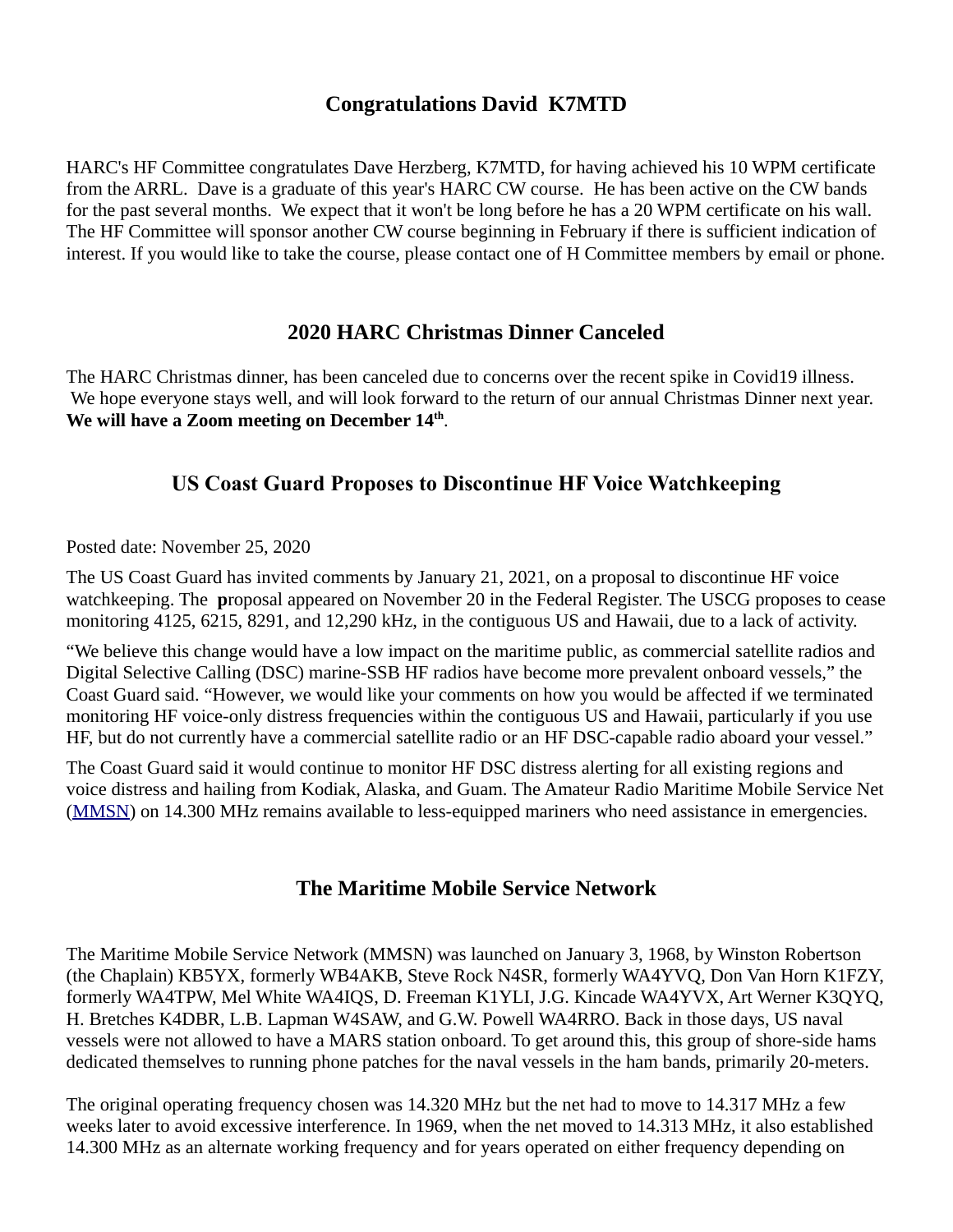nearby interference, but, since before 2000, the net has been operating exclusively on 14.300 MHz.

The original purpose of the MMSN was to "Serve Those Who Serve" in the United States military during the Vietnam crisis. Since that time, the network has grown considerably in hours of operation and services provided and consists of a dedicated group of Radio Amateurs who unselfishly volunteer their time, equipment, and efforts to serve and assist those in need of communications from foreign countries and the high seas. Our primary purpose now is that of handling legal third party traffic from maritime mobiles, both pleasure, and commercial and overseas-deployed military personnel. We also help missionaries in foreign countries, and volunteer net control stations from throughout North America and the Caribbean maintain the network. Furthermore, these stations are assisted by relay stations to ensure total coverage of the Atlantic Ocean, Mediterranean & Caribbean Seas, and the eastern Pacific Ocean. The network, in particular, has been formally recognized for its work with emergency traffic by the Dept. of Homeland Security, the United States Coast Guard, and the National Weather Service, to mention a few.

The network acts as a weather beacon for ships during periods of severe weather and regularly repeats high seas and tropical weather warnings and bulletins from the National Weather Service and the National Hurricane Center.

The Maritime Mobile Service Net is operational every day from 12:00pm until 9:00pm Eastern Standard Time, and from 12:00pm until 10:00pm Eastern Daylight Time, on the 20-meter \*Global Emergency Center Of Activity frequency of 14.300 MHz as outlined by the International Radio Union.

All amateur radio operators are invited to participate simply by checking in. If you have a phone patch at your station, please tell the net control station and he/she will certainly try to put you to work!

\* At the International Amateur Radio Union (IARU) Region 1 meeting in 2005, it was decided that certain frequencies on certain amateur bands would be designated as "Global Emergency Center Of Activity" (GECOA) frequencies. The purpose of establishing the GECOA frequencies was to designate a place for passing emergency traffic on amateur frequencies, should the need arise. Over the next few years, Regions 2 and 3 followed suit in making the following frequencies world-wide GECOA frequencies. Those frequencies are: 21.360 MHz, 18.160 MHz, 14.300 MHz, 7.240 MHz, 7.060 MHz, 3.985 MHz, and 3.750 MHz. These and other frequencies, with their band plans, can also be viewed at [www.iaru-r2.org/band-plan.](http://www.iaru-r2.org/band-plan)

### **A Thousand Marbles**

#### **by Jeff Davis, K9EV (previously N9AVG)**

The older I get, the more I enjoy Saturday mornings. Perhaps it's the quiet solitude that comes with being the first to rise, or maybe it's the unbounded joy of not having to be at work. Either way, the first few hours of a Saturday morning are most enjoyable.

A few weeks ago, I was shuffling toward the basement shack with a steaming cup of coffee in one hand and the morning paper in the other. What began as a typical Saturday morning, turned into one of those lessons that life seems to hand you from time to time. Let me tell you about it.

Walking into the shack, I flipped the switch on the Astron power supply. That fired up the dual-band mobile that is usually set on the local repeater frequency and it also brought my HF rig to life.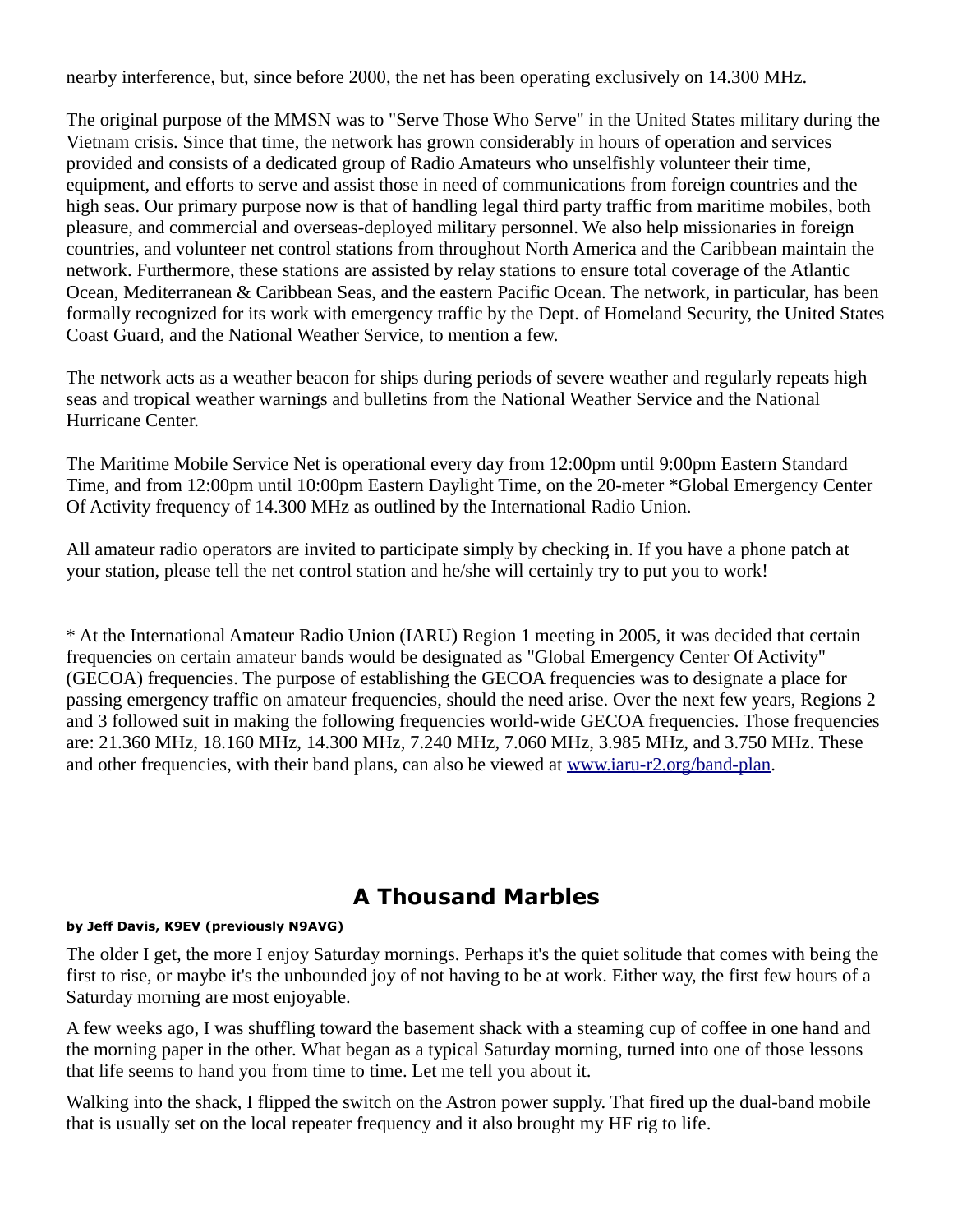In a few seconds, I was tuned to 7.040 MHz, the QRP calling frequency. Early morning on 40 meters can be interesting and like fishing, you just never know what you might snag.

I turned the gain control up until the volume was comfortable, then I leaned back and scanned the local paper. Another shooting, another bombing, some terrorist group threatening retaliation, and the government debating a tax increase. Well, at least it's reassuring to see that the world hasn't changed since the evening news report the night before.

In the background, I heard a station calling "CQ FISTS." Before I have time to call him a VE3 with a booming signal calls him and so begins another QSO on 40 meters. Before long, that QSO has ended and another was underway.

After a quick coffee refill, I went back to the shack, put the headphones on, and begin tuning around. There was a strong signal on 7.035 MHz calling CQ. I returned his call and made contact with a fellow in Kennebunk, Maine. We exchanged signal reports and proceeded to tell each other about our rigs, antennas, and the weather. A few minutes more and my new friend told me he must QRT because he is meeting several of the local hams for breakfast. We signed off, with "Best 73" to each other.

Then I turned the dial up into the phone portion of the band in order to listen to a Saturday morning swap net. Along the way, I came across an older sounding chap, with a tremendous signal and a golden voice. You know the kind, he sounded like he should be in the broadcasting business. He was telling whoever he was talking with something about "a thousand marbles." I was intrigued and stopped to listen to what he had to say.

"Well Tom, it sure sounds like you're busy with your job. I'm sure they pay you well but it's a shame you have to be away from home and your family so much. Hard to believe a young fellow should have to work sixty or seventy hours a week to make ends meet. Too bad you missed your daughter's dance recital."

He continued, "let me tell you something Tom, something that has helped me keep a good perspective on my own priorities."

And that's when he began to explain his theory of a "thousand marbles."

"You see, I sat down one day and did a little arithmetic. The average person lives about seventy-five years. I know, some live more and some live less, but on average, folks live about seventy-five years."

"Now then, I multiplied 75 times 52 and I came up with 3900 which is the number of Saturdays that the average person has in their entire lifetime. Now stick with me Tom, I'm getting to the important part."

By this point, I was completely hooked on this QSO. Forget the swap net, I wasn't moving from this frequency until I heard what the old man had to say.

"It took me until I was fifty-five years old to think about all this in any detail", he went on, "and by that time I had lived through over twenty-eight hundred Saturdays. I got to thinking that if I lived to be seventy-five, I only had about a thousand of them left to enjoy."

"So I went to a toy store and bought every single marble they had. I ended up having to visit three toy stores to round-up 1000 marbles. I took them home and put them inside of a large, clear plastic container right here in the shack next to my gear. Every Saturday since then, I have taken one marble out and thrown it away."

"I found that by watching the marbles diminish, I focused more on the really important things in life. There is nothing like watching your time here on this earth run out to help get your priorities straight."

"Now let me tell you one last thing before I sign-off with you and take my lovely wife out for breakfast. This morning, I took the very last marble out of the container. I figure if I make it until next Saturday then I have been given a little extra time. And the one thing we can all use is a little more time."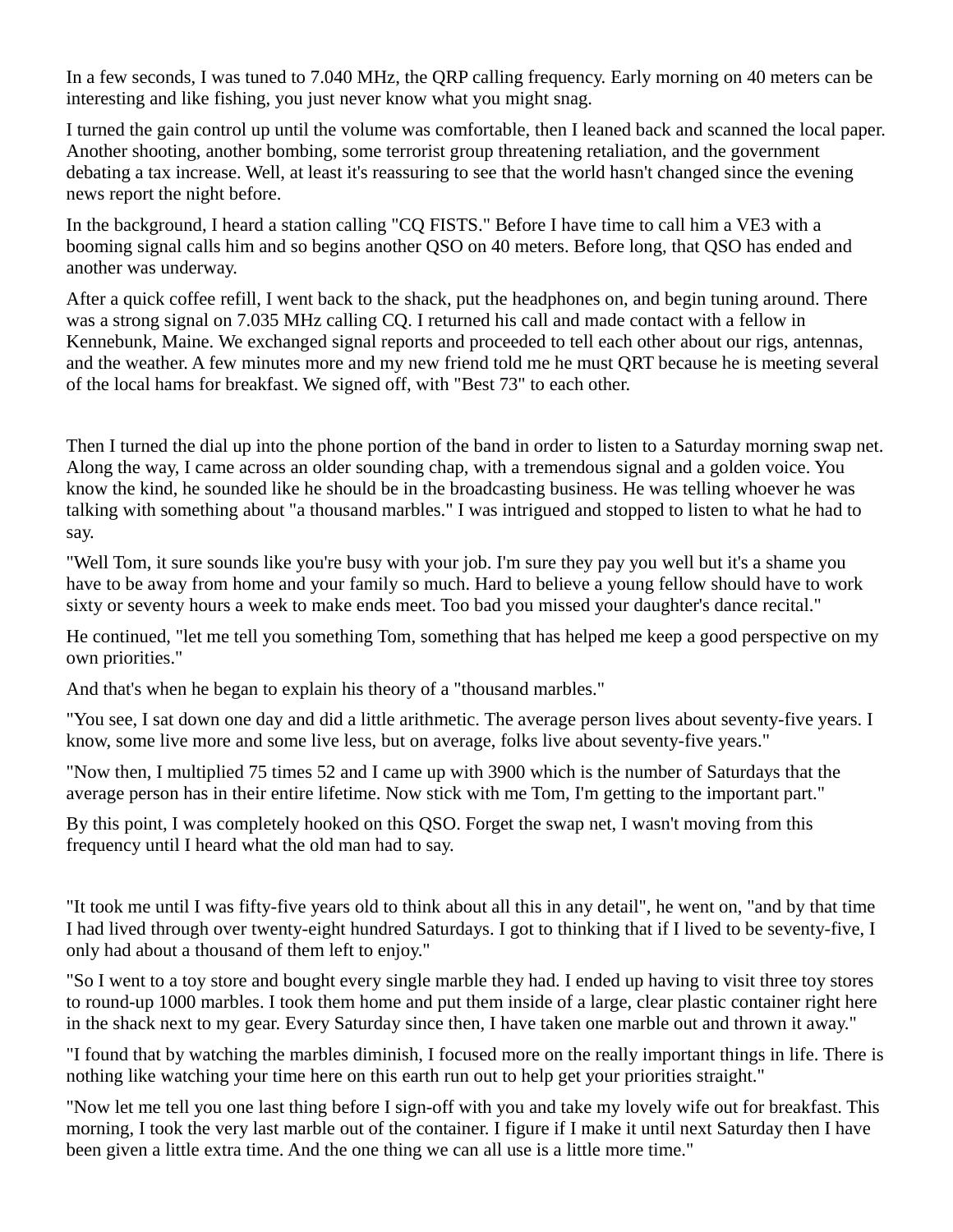"It was nice to meet you Tom, I hope you spend more time with your family, and I hope to meet you again here on the band. 73 Old Man, this is K9NZQ, clear and going QRT, good morning!"

You could have heard a pin drop on the band when this fellow signed off. I guess he gave us all a lot to think about. I had planned to work on the antenna that morning, and then I was going to meet up with a few hams to work on the next club newsletter.

Instead, I went upstairs and woke my wife up with a kiss. "C'mon honey, I'm taking you and the kids to breakfast."

"What brought this on?" she asked with a smile.

"Oh, nothing special, it's just been a long time since we spent a Saturday together with the kids. Hey, can we stop at a toy store while we're out? I need to buy some marbles."

Copyright © 1999, Jeff Davis, [KE9V \(](http://www.ke9v.net/) previously N9AVG )

### **Minutes – November 2020 Zoom Meeting**

Attendance: Mike K7MSO, Vick K7VK, Kevin W1KGK , Tom K0SN, Terry KF7BQ, Tom K7QA, Paul N7PAS, Joe AG7FH, Eric NZ7S, Dick W7XT, Jerry AF7AO, Jackie KC7RBC

**Presentation:** Kevin, W1KGK, on ARES in Western Montana District

Kevin will add ARES members to state ARES email list.

**Approval of last meeting's minutes.** Passed

### **Approval of Treasurer's report.** Passed

- Club liability ins (still gathering info)
- Anticipated expenses ( Code practice keyers )
- Still selling equip
- \$35 reimbursed to W7XT

### **Repeater Committee:** Report Nothing to report

#### **HF Committee:**

- Generator repair cost
- Starting CW class in January, still need to buy practice keyers

### **Officer / Committee Nominations**

President – Mike K7MSO

Vice- President Eric NZ7S

Treasurer – Dick W7XT

Secretary – Donna KC5WRA

#### **Previous Events:**